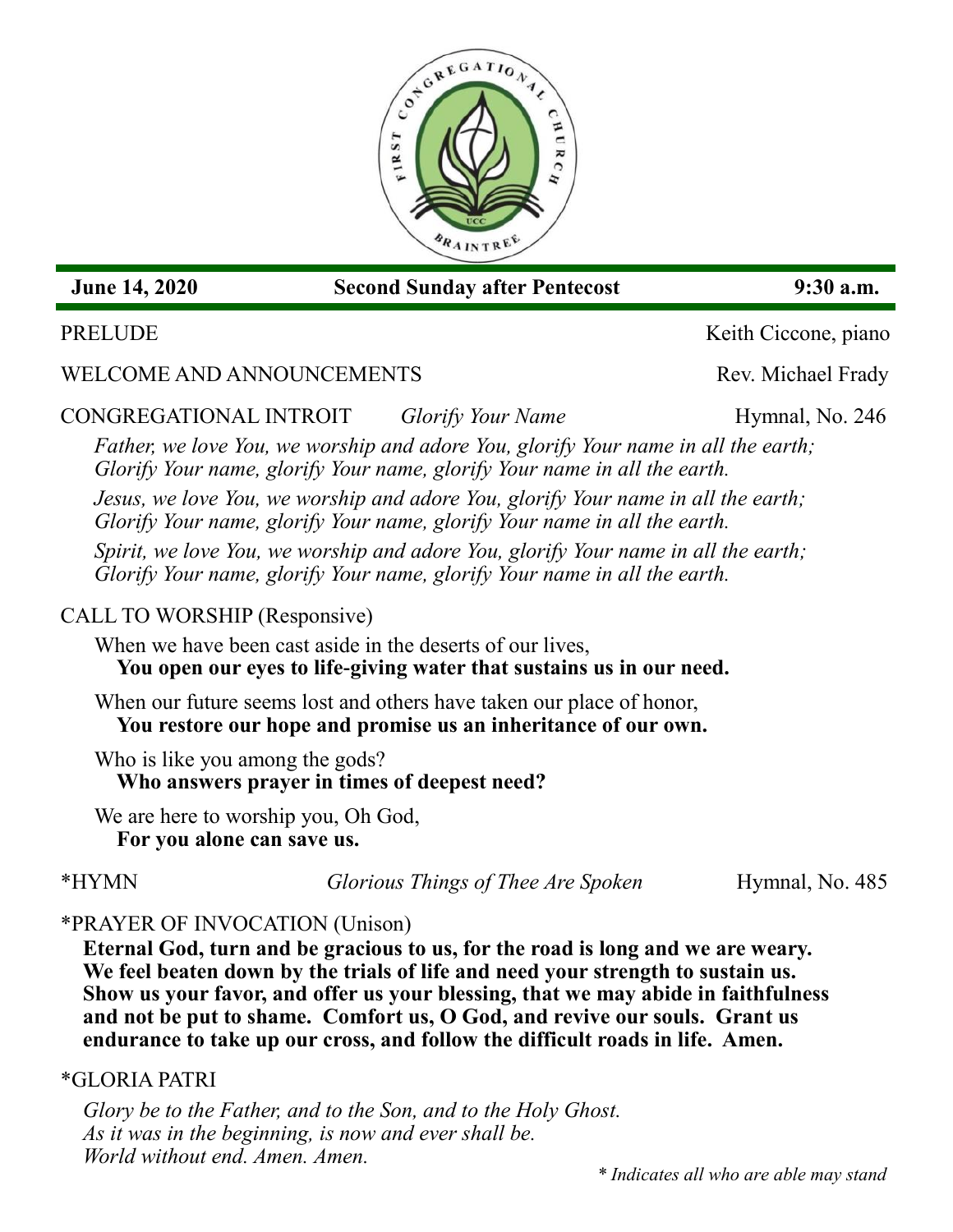| <b>ANTHEM</b>             | World Peace Prayer            | $\sim$ M. Haugen<br>Keith Ciccone, Piano<br>Pastor Michael, Baritone |
|---------------------------|-------------------------------|----------------------------------------------------------------------|
| <b>SCRIPTURE READINGS</b> | Micah 6:6-8, Luke 13:10-17    |                                                                      |
| <b>SERMON</b>             | "Jesus, Healing, and Justice" | Pastor Suzy Aja Burba                                                |
| <b>MUSIC RESPONSE</b>     |                               |                                                                      |
| PASTORAL PRAYER           |                               | Rev. Michael Frady                                                   |

#### LORD'S PRAYER

**Our Father, who art in heaven, hallowed be Thy name. Thy kingdom come, Thy will be done on earth as it is in heaven. Give us this day our daily bread, and forgive us our debts, as we forgive our debtors. And lead us not into temptation, but deliver us from evil. For Thine is the kingdom and the power and the glory for ever. Amen.**

*We Shall Overcome* Hymnal, No. 311

#### INVITATION TO OFFERING

#### **\*DOXOLOGY**

*Praise God, from whom all blessings flow. Praise Him, all creatures, here, below. Praise Him, above, ye heav'nly hosts. Praise Father, Son and Holy Ghost. Amen.*

#### **\*PRAYER OF DEDICATION**

**Receive the gifts of our hands, O God, that they may be signs of your love and grace for a divided world. Through our offerings, help others follow the ways of faith. Fill the world with your mercy, Holy One, that your faithful disciples everywhere will honor you, by sharing your kingdom each and every day. Amen.** 

\*HYMN *How Can I Keep From Singing* Hymnal, No. 395

#### SERENITY PRAYER *~ Reinhold Niebuhr*

**God grant me the serenity to accept the things I cannot change, courage to change the things I can, and wisdom to know the difference. Living one day at a time, enjoying one moment at a time, accepting hardships as the pathway to peace, taking as Jesus did, this sinful world as it is, not as I would have it, trusting that he will make all things right if I surrender to his will; that I may be reasonably happy in this life and supremely happy with him forever in the next. Amen.** 

**BENEDICTION** 

**POSTLUDE**